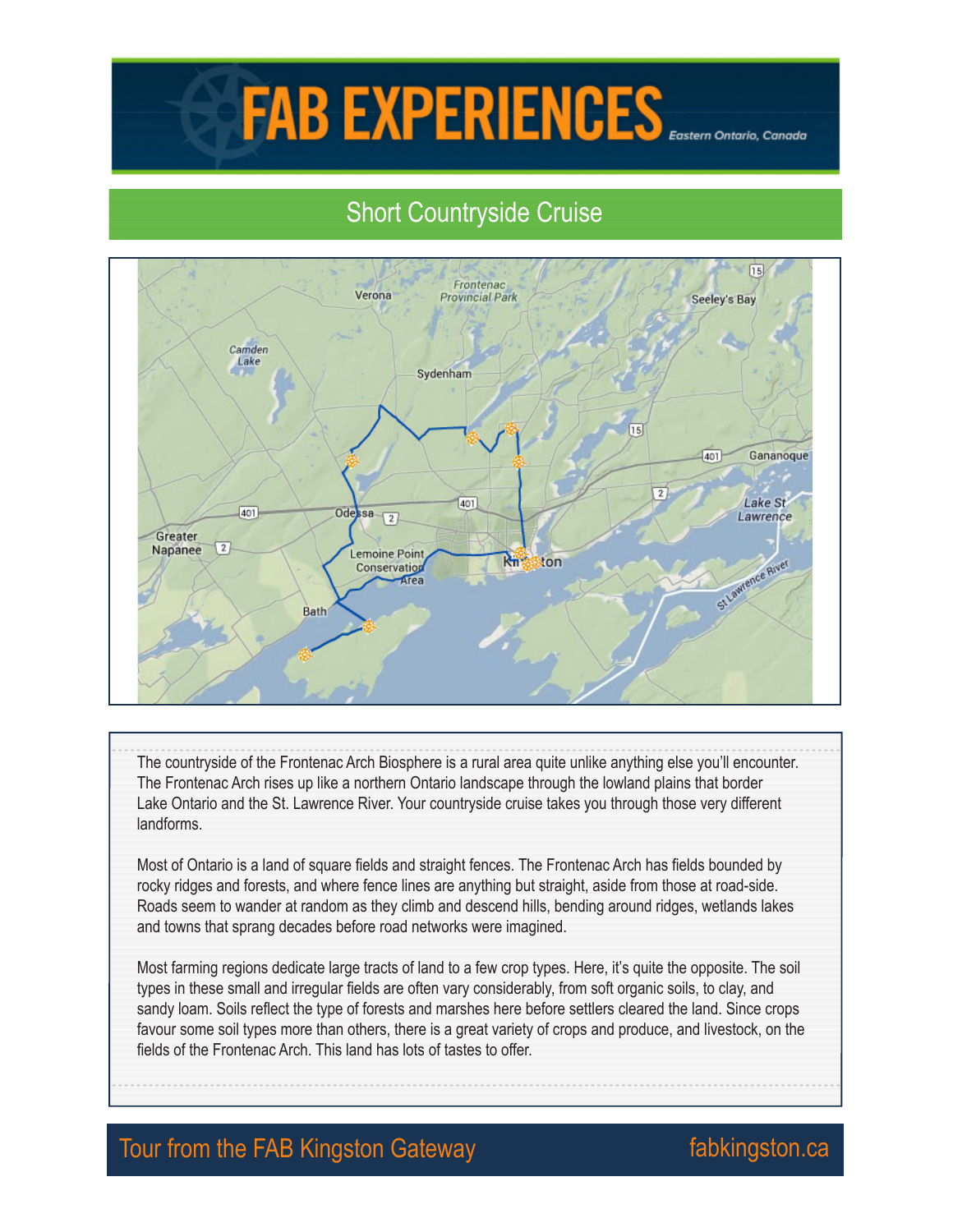## **Wildlife Rese**

١d

**Note:** The farmers' markets are operating on specific days. This tour requires a little setting up, calling in advance to the Amherst Island locations. The ferry to the island, a short ride, leaves Millhaven on the Loyalist Parkway at half-past the hour; and returns from Stella on the hour. The fee for a round trip for cars is \$9.00.

Pe

Prin

shere al Park

| is \$9.00.                                                                                                               |                                                                                                                                                                                                                                                                                                                                                                                                                                                                                                                                     |
|--------------------------------------------------------------------------------------------------------------------------|-------------------------------------------------------------------------------------------------------------------------------------------------------------------------------------------------------------------------------------------------------------------------------------------------------------------------------------------------------------------------------------------------------------------------------------------------------------------------------------------------------------------------------------|
| 1. Kingston Public<br><b>Market</b><br>Lat: 44.230136<br>Long: -76.481166                                                | Ontario's oldest farmers market hosts dozens of vendors of local food and<br>crafts, three days each week, from April to November. Here is a great sense<br>of what's available in production from farm fields throughout the region.<br>Springer Market Square, Market Street, Kingston                                                                                                                                                                                                                                            |
| Tel: 613-546-0000                                                                                                        | Notes:                                                                                                                                                                                                                                                                                                                                                                                                                                                                                                                              |
| 2. Memorial Centre<br><b>Market</b>                                                                                      | Run entirely by producers, the emphasis is on local and sustainably produced<br>food.                                                                                                                                                                                                                                                                                                                                                                                                                                               |
| Lat: 44.239113<br>Long: -76.500059<br>Tel: 613-876-3125                                                                  | 303 York Street, Kingston<br>Notes:                                                                                                                                                                                                                                                                                                                                                                                                                                                                                                 |
| 3. Old Farm Fine Foods<br>Lat: 44.228948<br>Long: -76.491092<br>Tel: 613-546-3276<br>Email:<br>oldfarm@sympatico.ca      | This store on Barrie Street specializes in local and organic foods. Here is<br>variety in produce that is rare in regular grocery stores-200 varieties of<br>heirloom tomatoes, 20 of basil, 30 of peppers, cucumbers and squash - as<br>well as local meats and cheeses. Such variety reflects the niche farms and<br>passion of the producers in the region.<br>204 Barrie Street, Kingston<br>Notes:                                                                                                                             |
| 4. Island Growing<br>Company<br>Lat: 44.170573<br>Long: -76.699037<br>Tel: 613-887-2342<br>Email:<br>laird.leeder@me.com | Amherst Island is the definition of a pastoral landscape. The lake-moderated<br>climate and soils over limestone bedrock add their own flavour to crops. The<br>Island Growing company farms a variety of vegetables, veal and eggs.<br>5605 Front Rd, Stella. Call before going to Amherst Island<br>Driving directions: Follow Bath Rd. in Kingston approx. 20.3 km. to Millhaven,<br>and Amherst Island ferry dock; turn left at Front Rd.; approx. .5 km. to farm.<br>There is a small fee for a round trip crossing.<br>Notes: |

Explore more at: frontenacarchbiosphere.ca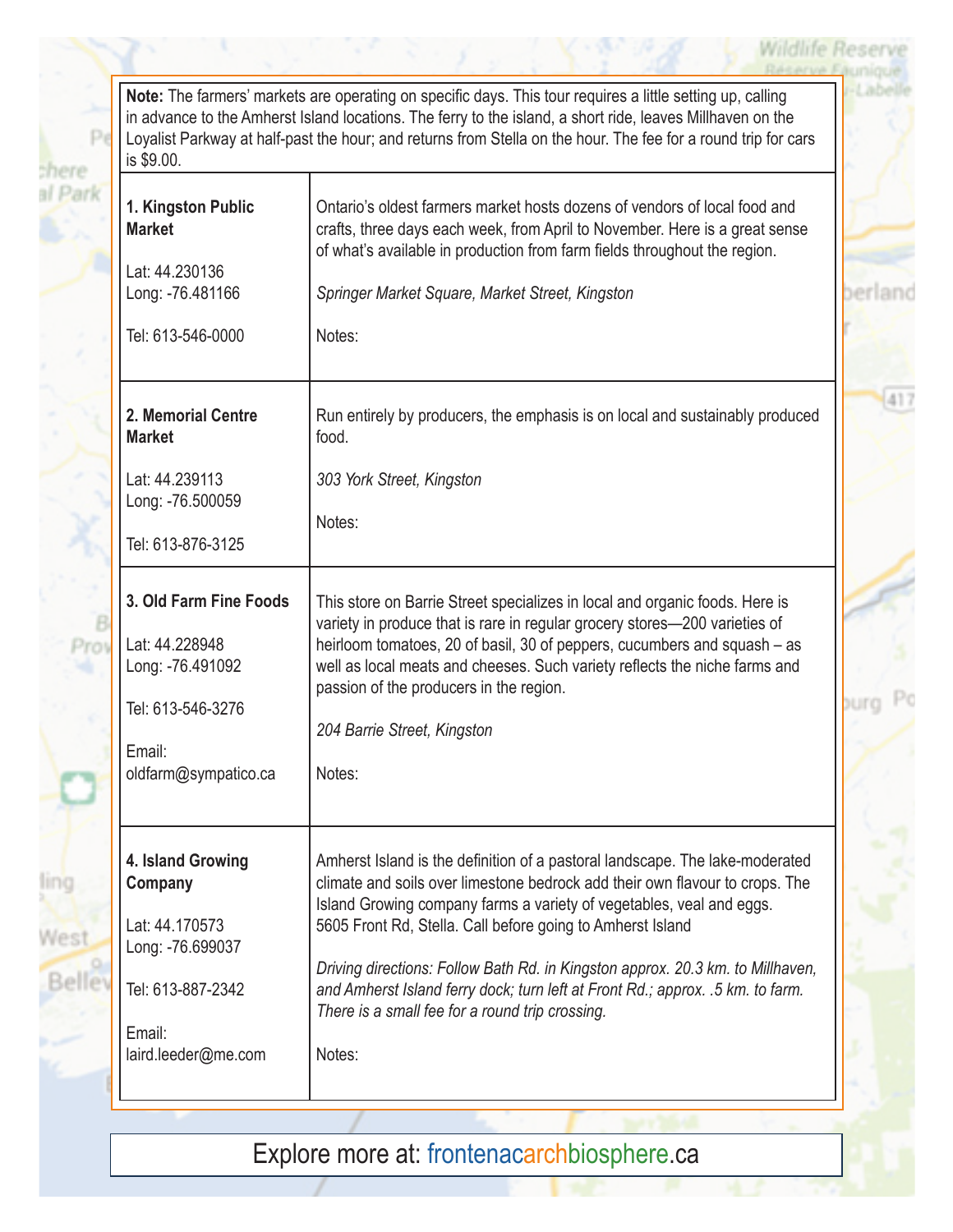chere al Pari

**ling** 

West

**Wildlife Reserve** 

Explore more at: frontenacarchbiosphere.ca